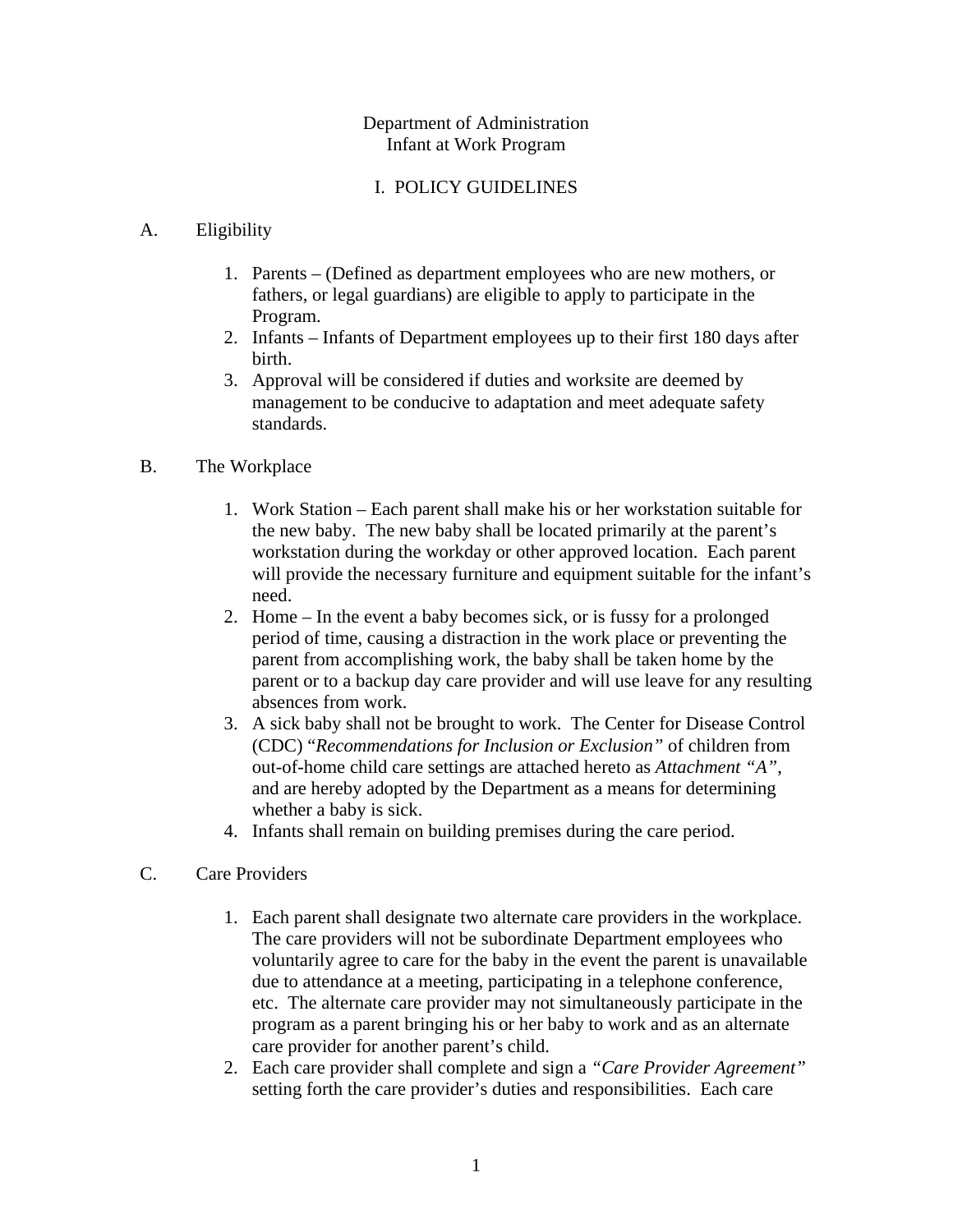provider shall obtain their immediate supervisor's approval. A sample Care Provider Agreement is attached hereto as *Attachment "B"*.

- 3. If a parent is going to be unavailable, the parent shall notify a care provider and place the baby in the provider's care temporarily.
- 4. If the parent is going to be unavailable for a period exceeding 1.5 hours within a four-hour period, the parent shall make arrangements for the baby's care *outside* the Department. A care provider in the workplace shall not be required to care for a baby for a period exceeding 1.5 hours within a four-hour period.
- D. Individualized Plan
	- 1. Each participating parent shall complete and sign an *"Individual Plan"*  setting forth an individualized care plan for the baby, which shall be submitted to the parent's supervisor and Division Director for review and approval. The Individual Plan shall set forth general information regarding the baby's care, including the days and times the baby will be present in the workplace, the names and schedules of the parent's care providers, and the dates the parent will begin and end the Program. A sample Individual Plan is attached hereto as *Attachment "C"*.
	- 2. In reviewing the Individual Plan the supervisor and Division Director shall consider whether the parent's job is suitable for allowing an infant at work. It shall then be forwarded to the Infant to Work Committee for final review.
	- 3. Upon approval of an Individual Plan by the parent's supervisor and Division Director, a copy of the plan shall be provided to the Department's Personnel Office. Upon approval, the parent may bring the baby to the workplace on the beginning date stated in the Individual Plan.
	- 4. The parent and his or her supervisor shall meet from time to time to discuss and resolve complaints, if any.

### E. Complaints

- 1. Any complaints regarding a Program participant shall be in writing, signed by the person(s) making the complaint, and submitted to the parent's supervisor.
- 2. Any submitted complaint should be reviewed and discussed by the supervisor and the complaining person(s). The supervisor shall provide a copy of the complaint to the parent, and discuss it with the parent, determining how to resolve the complaint.
- 3. If the parent is required to take some type of affirmative action to resolve the complaint, the parent shall modify his or her Individual Plan to include the steps to be taken to resolve the complaint. The modified Individual Plan shall be re-submitted for approval.
- 4. If the supervisor does not resolve a complaint satisfactorily, the Infant to Work Committee will investigate the matter. After the investigation is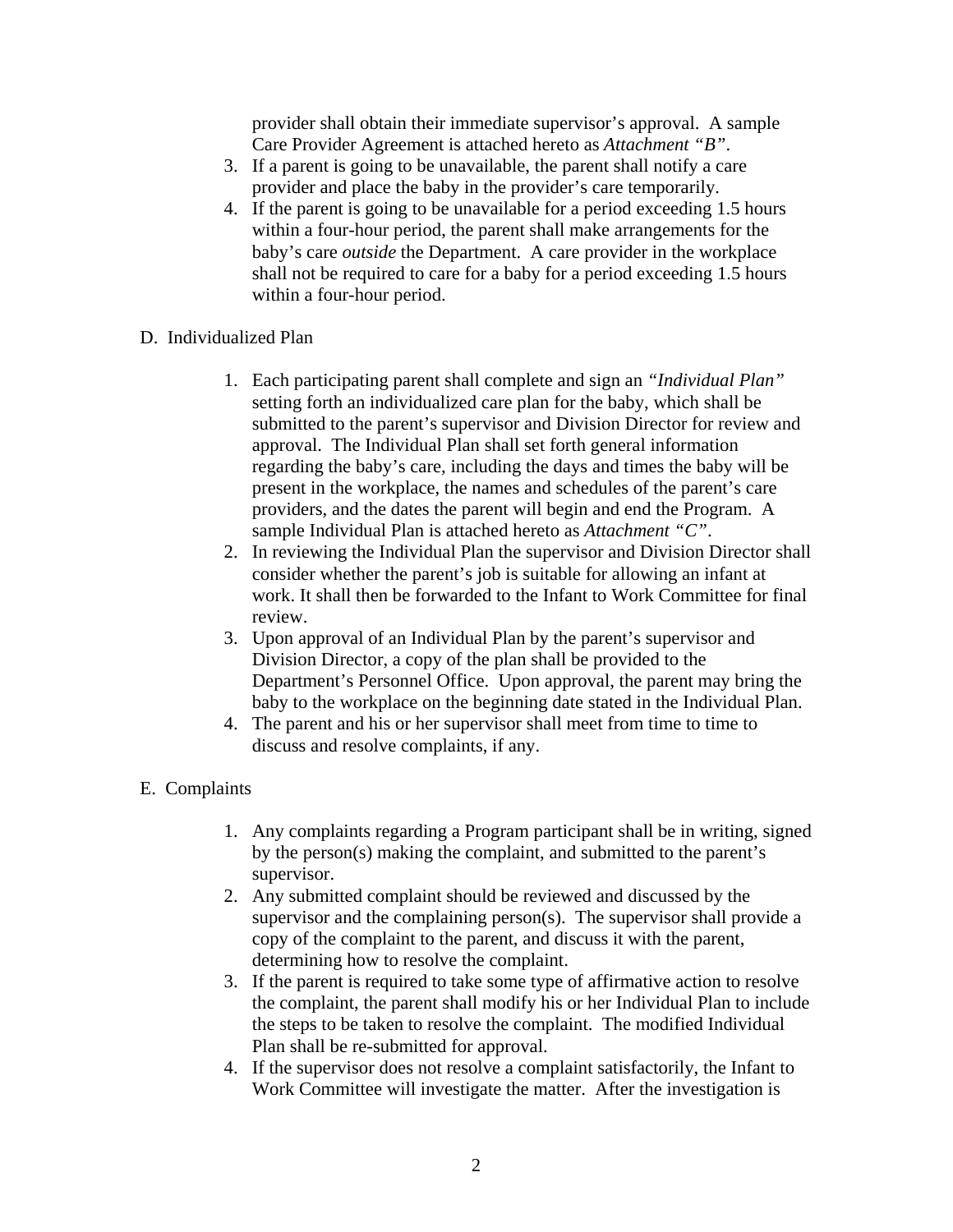completed, the Infant to Work Committee will resolve the complaint, which may include actions up to and including termination of the Individual Plan for that employee. There is no right to further review or appeal of the decision of the Infant to Work Committee.

- F. Termination of Eligibility
	- 1. A parent's eligibility to participate in the Program shall be terminated when:
		- a. The infant becomes 180 days old;
		- b. The parent is no longer a Department employee; or
		- c. A decision is made pursuant to the Complaint Procedure set out in *Section "E"* above, terminating the eligibility of a parent.
	- 2. If a parent's eligibility is terminated pursuant to *Section G, 1.c* above, the Infant to Work Committee shall notify the parent in writing and the parent shall remove the baby from the workplace within one week from receiving such notice.
	- 3. The Department of Administration reserves the right to terminate a participant's eligibility, with or without cause, or to cancel or retire the Program in part or in its entirety, with or without cause, requiring the parent to remove his or her baby from the workplace immediately.
- G. All signatories will submit a response to a follow-up questionnaire upon completion to assess the program.

Contact Information:

Infant in the Workplace Committee Vicki Lierz, Chair 296-5861 Vicki.lierz@da.ks.gov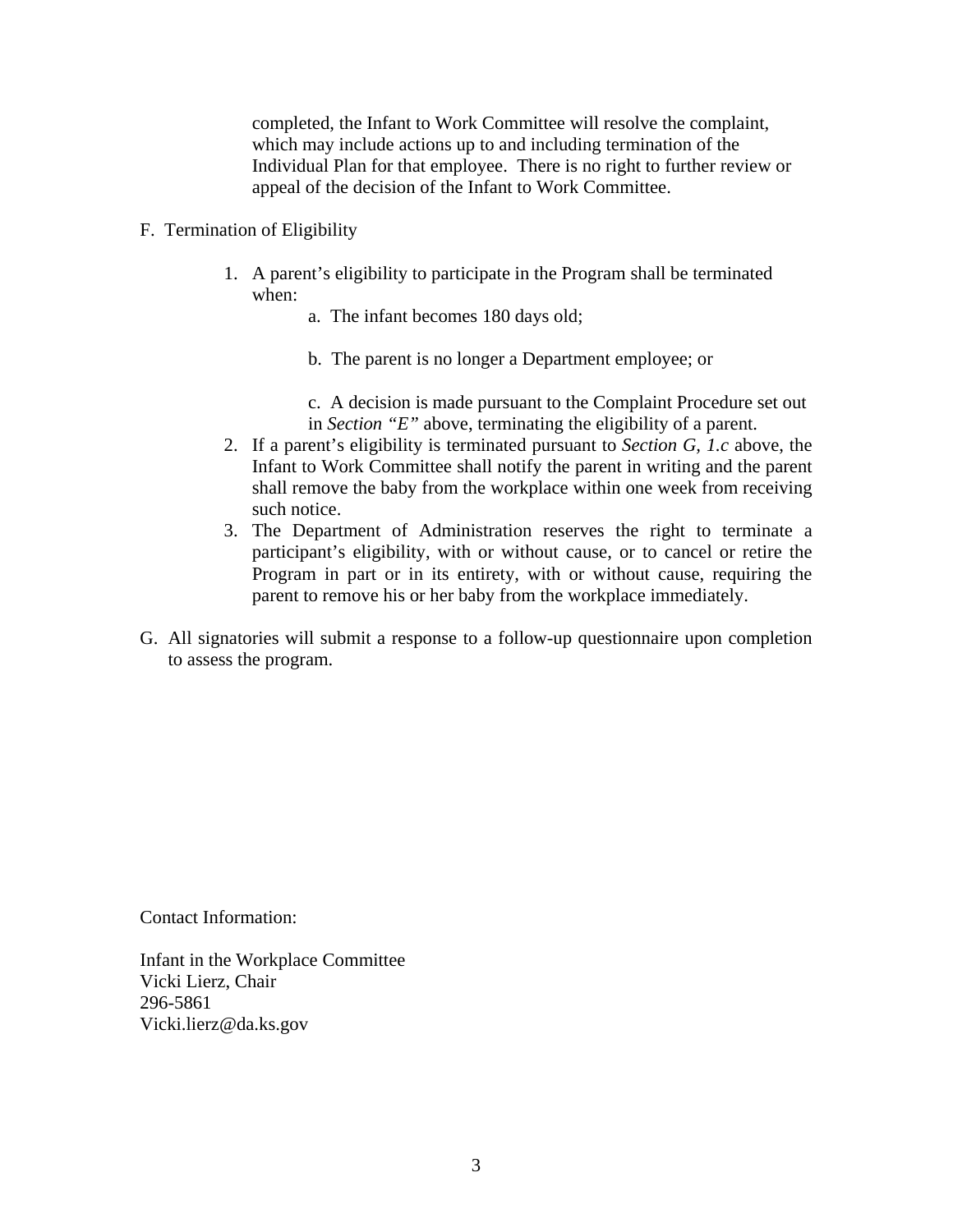"Attachment "B"

## CARE PROVIDER AGREEMENT "Infant at Work" Program

As a care provider, I understand and agree to the following:

| 1. When necessary, I will provide care for ______ (baby) when<br>(parent) is unavailable. (Provider care                                                                                                                                                                                                                                                                                                                          |  |
|-----------------------------------------------------------------------------------------------------------------------------------------------------------------------------------------------------------------------------------------------------------------------------------------------------------------------------------------------------------------------------------------------------------------------------------|--|
| not to exceed 1.5 hours in a four-hour period.)                                                                                                                                                                                                                                                                                                                                                                                   |  |
| baby will be brought to my workstation, whichever is most convenient.                                                                                                                                                                                                                                                                                                                                                             |  |
| 3. I understand my provider care does not relieve me of my responsibilities as an<br>employee of the Kansas Department of Administration.                                                                                                                                                                                                                                                                                         |  |
| 4. I understand there is another designated care provider with these same duties who I<br>may contact if I require assistance.                                                                                                                                                                                                                                                                                                    |  |
| change in care providers under this Agreement.                                                                                                                                                                                                                                                                                                                                                                                    |  |
| 6. No persons will be responsible for the baby except for _______________________                                                                                                                                                                                                                                                                                                                                                 |  |
| undersigned.                                                                                                                                                                                                                                                                                                                                                                                                                      |  |
| 7. I will not release the baby under my care to any individual other than _____________                                                                                                                                                                                                                                                                                                                                           |  |
| $\frac{1}{\sqrt{1-\frac{1}{\sqrt{1-\frac{1}{\sqrt{1-\frac{1}{\sqrt{1-\frac{1}{\sqrt{1-\frac{1}{\sqrt{1-\frac{1}{\sqrt{1-\frac{1}{\sqrt{1-\frac{1}{\sqrt{1-\frac{1}{\sqrt{1-\frac{1}{\sqrt{1-\frac{1}{\sqrt{1-\frac{1}{\sqrt{1-\frac{1}{\sqrt{1-\frac{1}{\sqrt{1-\frac{1}{\sqrt{1-\frac{1}{\sqrt{1-\frac{1}{\sqrt{1-\frac{1}{\sqrt{1-\frac{1}{\sqrt{1-\frac{1}{\sqrt{1-\frac{1}{\sqrt{1-\frac{1}{\sqrt{1-\frac{1}{\sqrt{1-\frac{1$ |  |
| 8. If at any time I no longer agree to act as a care provider for _______________                                                                                                                                                                                                                                                                                                                                                 |  |
|                                                                                                                                                                                                                                                                                                                                                                                                                                   |  |
| The undersigned hereby agrees to act as a care provider as described above. I<br>acknowledge that I have read and understand the terms of this care provider agreement as<br>set forth above.                                                                                                                                                                                                                                     |  |

Signature of Care Provider Date

\_\_\_\_\_\_\_\_\_\_\_\_\_\_\_\_\_\_\_\_\_\_\_\_\_\_\_\_\_\_\_\_ \_\_\_\_\_\_\_\_\_\_\_\_\_\_\_\_\_\_\_\_\_\_\_\_\_\_\_\_\_\_

\_\_\_\_\_\_\_\_\_\_\_\_\_\_\_\_\_\_\_\_\_\_\_\_\_\_\_\_\_\_\_\_ \_\_\_\_\_\_\_\_\_\_\_\_\_\_\_\_\_\_\_\_\_\_\_\_\_\_\_\_\_\_

Signature of Immediate Supervisor Date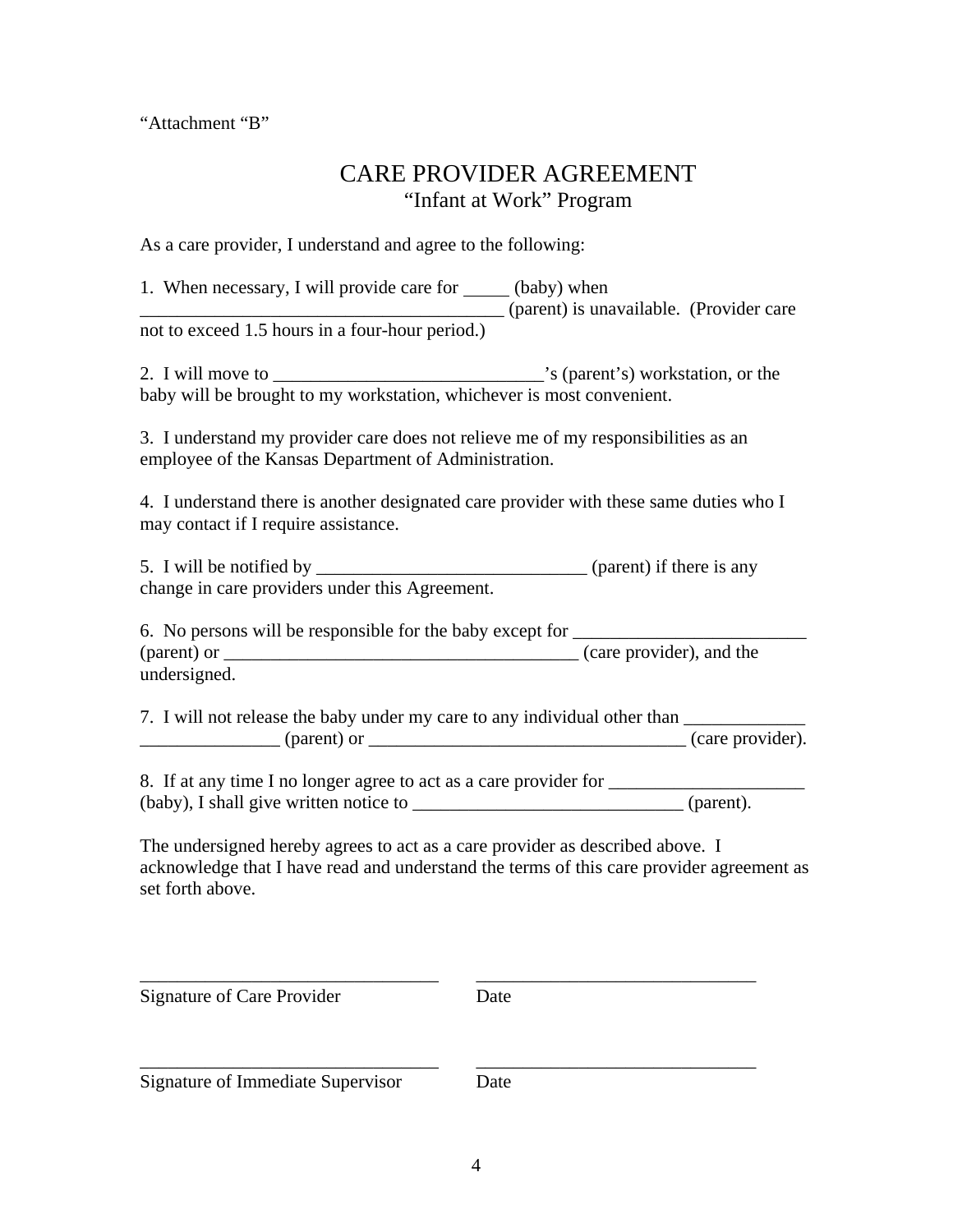"Attachment "C"

New Plan Revised Plan

# INDIVIDUAL PLAN

### "Infant at Work" Program

### I. GENERAL INFORMATION

|  |  | Indicate days and times Baby will be present in the Workplace:                         |  |  |
|--|--|----------------------------------------------------------------------------------------|--|--|
|  |  |                                                                                        |  |  |
|  |  | II. CARE PROVIDERS                                                                     |  |  |
|  |  | The following persons have agreed to be Care Providers, responsible for providing care |  |  |

The following persons have agreed to be Care Providers, responsible for providing care for my baby in the workplace, when I become temporarily unavailable to provide care. (Provider care is not to exceed 1.5 hours in a four-hour period.)

- 1. Care Provider Name: \_\_\_\_\_\_\_\_\_\_\_\_\_\_\_\_\_\_\_\_\_\_\_\_ Division: \_\_\_\_\_\_\_\_\_\_\_\_\_\_\_\_\_\_ Work phone (ext.): \_\_\_\_-\_\_\_\_-\_\_\_\_ Home phone: \_\_\_\_-\_\_\_\_-\_\_\_\_
- 2. Care Provider Name: \_\_\_\_\_\_\_\_\_\_\_\_\_\_\_\_\_\_\_\_\_\_\_\_ Division: \_\_\_\_\_\_\_\_\_\_\_\_\_\_\_\_\_\_ Work phone (ext.): \_\_\_\_-\_\_\_\_-\_\_\_\_ Home phone: \_\_\_\_-\_\_\_\_-\_\_\_\_

#### **Attach your completed care provider agreements to this individual plan.**

### III. SPECIFIC INFORMATION

\_\_\_\_\_\_\_\_\_\_\_\_\_\_\_\_\_\_\_\_\_\_\_\_\_\_\_\_\_\_\_\_\_\_\_\_\_\_\_\_\_\_\_\_\_\_\_\_\_\_\_\_\_\_\_\_\_\_\_\_\_\_\_\_\_\_\_\_\_\_\_\_ \_\_\_\_\_\_\_\_\_\_\_\_\_\_\_\_\_\_\_\_\_\_\_\_\_\_\_\_\_\_\_\_\_\_\_\_\_\_\_\_\_\_\_\_\_\_\_\_\_\_\_\_\_\_\_\_\_\_\_\_\_\_\_\_\_\_\_\_\_\_\_\_

\_\_\_\_\_\_\_\_\_\_\_\_\_\_\_\_\_\_\_\_\_\_\_\_\_\_\_\_\_\_\_\_\_\_\_\_\_\_\_\_\_\_\_\_\_\_\_\_\_\_\_\_\_\_\_\_\_\_\_\_\_\_\_\_\_\_\_\_\_\_\_\_

Include any specific plan information or requirements in the space below (optional):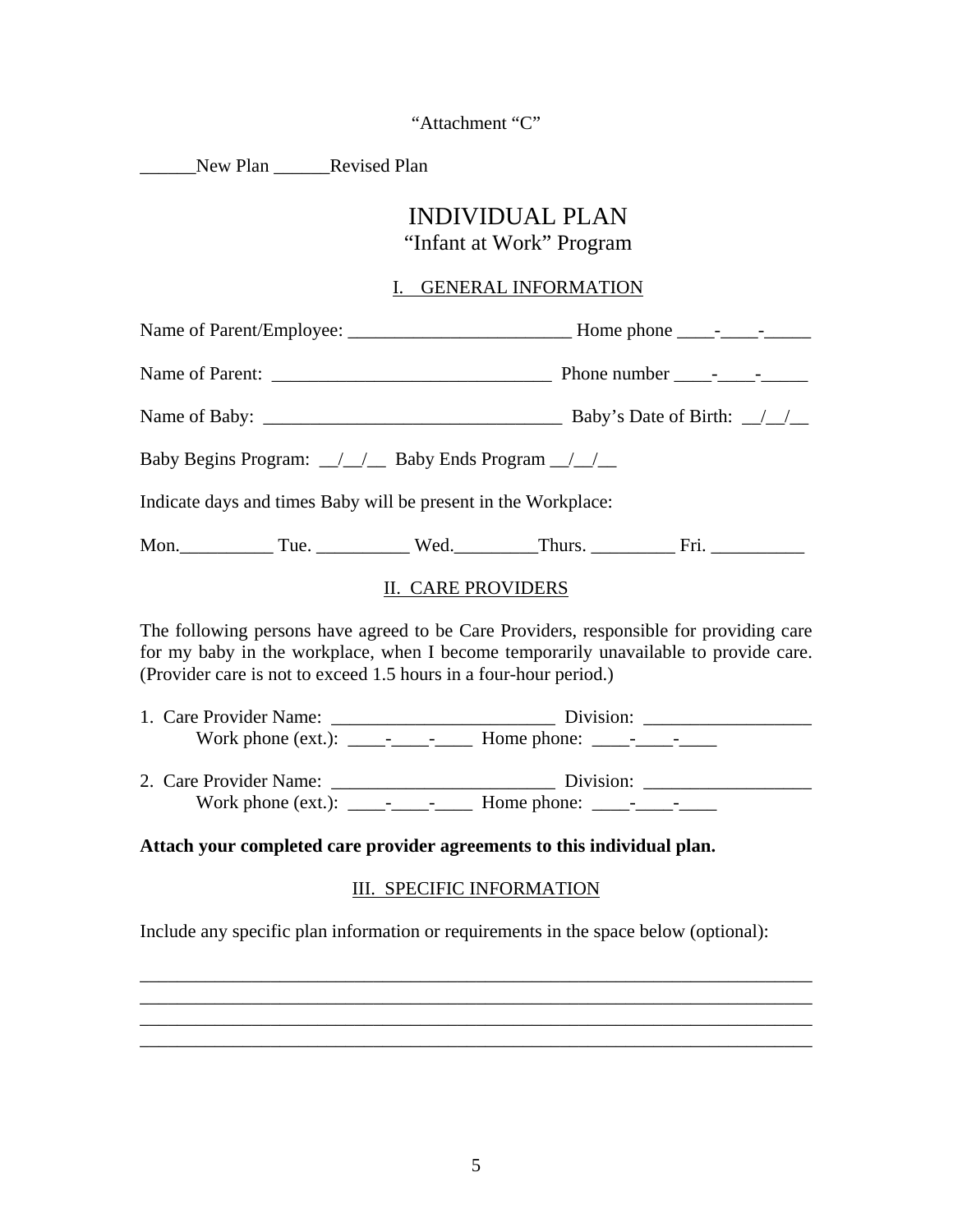### IV. IN CASE OF EMERGERCY PLEASE CONTACT:

| Address: | 1. Name of Person to Contact in an Emergency: ___________________________________<br><u> 1989 - Johann John Stein, markin fan it ferstjer fan de ferstjer fan it ferstjer fan it ferstjer fan it fers</u>                                                                                                           |  |
|----------|---------------------------------------------------------------------------------------------------------------------------------------------------------------------------------------------------------------------------------------------------------------------------------------------------------------------|--|
|          | Work phone: __________________ (ext.) ______                                                                                                                                                                                                                                                                        |  |
| Address: | 2. Name of Person to Contact in an Emergency: ___________________________________<br>Relationship: Network of the state of the state of the state of the state of the state of the state of the state of the state of the state of the state of the state of the state of the state of the state of the state of th |  |
|          | Work phone: ___________________ (ext.) ______<br>Home phone: $\frac{\ }{\ }$                                                                                                                                                                                                                                        |  |
|          | V. AGREEMEN                                                                                                                                                                                                                                                                                                         |  |

By signing this *Agreement* hereunder, I hereby certify that I have read the above Policy Guidelines. I understand and agree to comply with the terms and conditions set forth in the Policy Guidelines. I further understand and agree that, in the event I fail to comply with such terms and conditions, or otherwise fail to meet any Program criteria, whether or not such criteria are set forth herein these Guidelines, my Program eligibility may be terminated, requiring me to remove my baby from the workplace.

I acknowledge the Kansas Department of Administration is offering participation in the "Infant at Work" Program as a courtesy to Department employees who are new mothers and fathers, and not as an employee benefit. Accordingly, I further acknowledge the Department reserves the right to terminate a participant's eligibility, with or without cause, or to cancel or retire the Program in part or in its entirety, with or without cause, requiring me to remove my baby from the workplace immediately.

I have discussed this plan with my supervisor. I understand that I can bring my baby to the workplace upon final approval of this plan by the Division Director. If my plan changes, I agree to complete a revised plan for discussion and approval.

Submitted by:

Signature of Parent / Employee Date

\_\_\_\_\_\_\_\_\_\_\_\_\_\_\_\_\_\_\_\_\_\_\_\_\_\_\_\_\_\_\_\_ \_\_\_\_\_\_\_\_\_\_\_\_\_\_\_\_\_\_\_\_\_\_\_\_\_\_\_\_\_\_